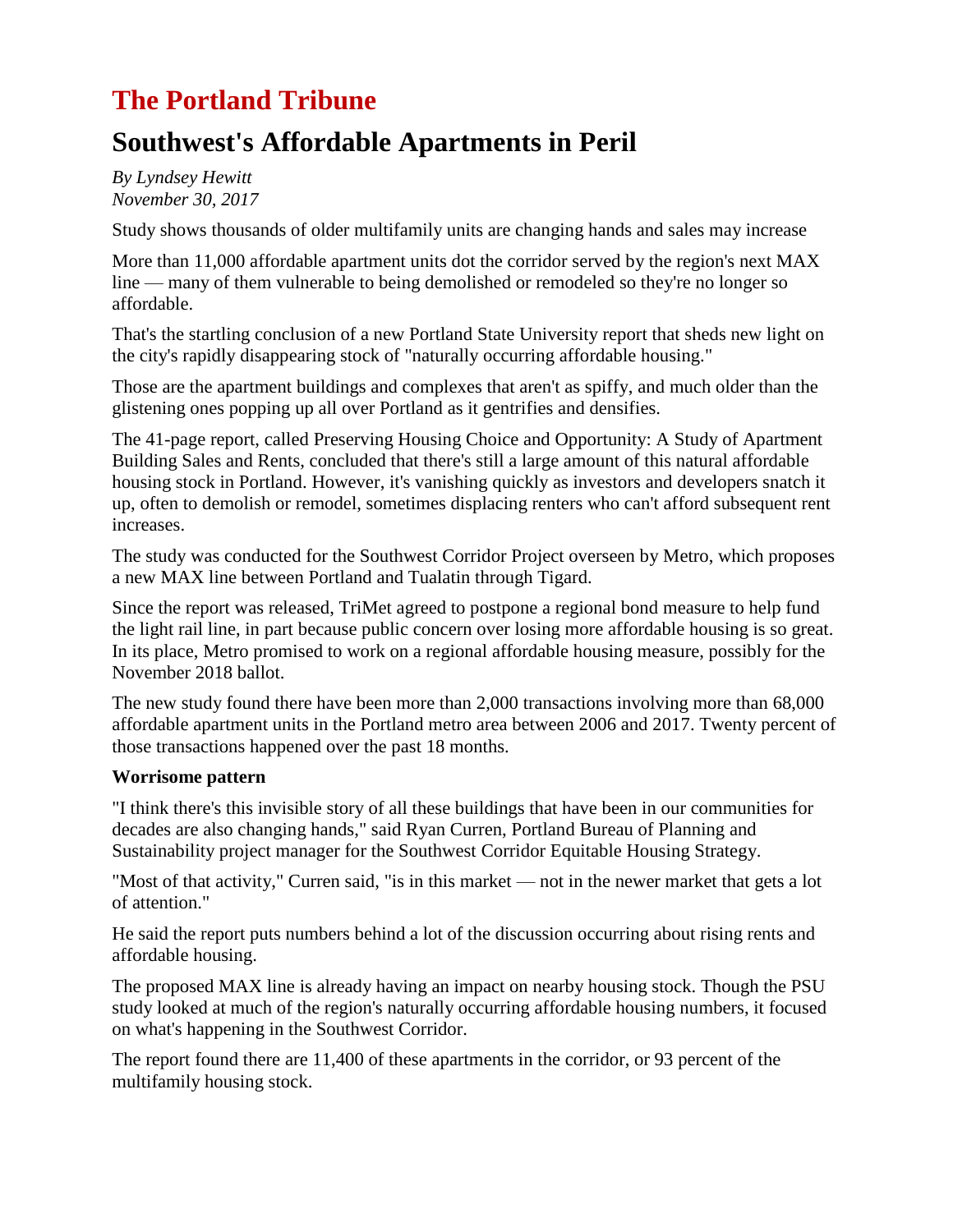Curren said that is good news to have such a high percentage that's affordable, but the rate at which they're disappearing is worrisome.

"These aren't just isolated incidents," he said, talking about stories of large numbers of tenants being displaced from a building. "There's a bigger trend. Then you put the numbers behind those trends, the sale per unit — the rents increasing by different quality of housing."

"Most of that activity is in this market — not in the newer market that gets a lot of attention."

— Ryan Curren

#### **Sales prices sizzle**

The average sales price of apartments along the corridor skyrocketed by 274 percent in just seven years, rising from \$54,682 per unit in 2010 to \$204,584 in August 2017.

But the composition of the apartment stock in the area is changing.

Since 2010, 81 percent of the new multifamily units there have been luxury apartments.

"These are the last buildings that are affordable without any kind of regulations or protections," Curren said of the older apartments. "It gives us a sense of urgency and data to back it up that we need to target some funding to preserve the affordability of these buildings, whether it's nonprofits buying the buildings or incentivizing current owners to maintain stable rents. But there needs to be some intervention there, especially around transit corridors."

Although there's been much effort recently to build more affordable housing, Curren said the amount of housing needed is well beyond what public dollars could ever provide.

That's where other organizations can step in, including foundations like Meyer Memorial Trust, which uses philanthropy and private dollars to buy housing.

Of course, some old houses reach a point where they may need to be replaced. Old homes with bad roofs or boilers, or contamination from lead and asbestos, may not be safe, though they're cheaper to live in.

#### **Rating the buildings**

The PSU report rates housing in the region by one- through five-star ratings, depending on their design, construction and property amenities. The naturally occurring affordable housing generally falls in the two- and three-star categories.

Curren said there's plenty of the three-star buildings, some with 100 or more units.

"They were more likely built in the '70s and '80s, so they're not that old. So the three-star ones are a pretty good asset you could put public dollars in," he said.

Curren pointed out that in Seattle, which passed a \$54 billion transit measure last year, officials required use of a portion of the dollars to acquire land and buildings along a planned light rail route.

There are some efforts locally to help, including the Network for Oregon Affordable Housing, which has an acquisition fund of private bank money, philanthropic money and some public dollars, making up about \$36 million. It acts as a lender for land acquisition of affordable housing, or acquiring affordable housing at risk of being lost and converted.

"The city of Portland does have some money in that fund — specifically for land acquisition. Just for \$1 million, not a big piece of it. We'd like it to be larger," said Dee Walsh, chief operating officer of the Network for Oregon Affordable Housing.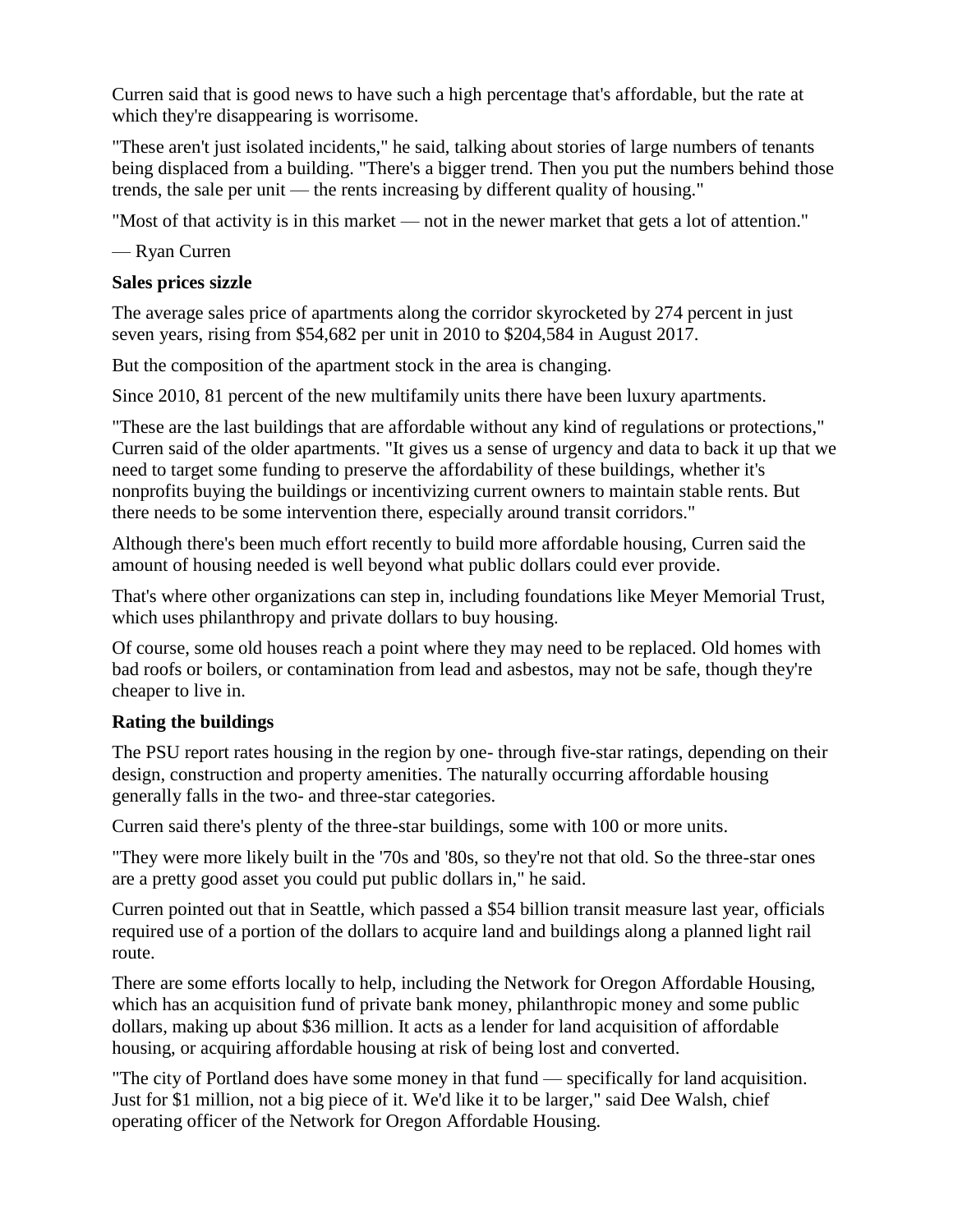Meanwhile, the Community Alliance of Tenants has boots on the ground to work with people at risk of displacement.

#### **Tenants experiencing displacement**

"What we've heard mainly is that it's pretty common, this rising rent question across the city, but it's really pronounced in the Southwest Corridor," said Pam Phan, policy and organizing manager with the Community Alliance of Tenants.

Forty-seven percent of people living in Portland are renters, according to the Portland Housing Bureau.

According to the PSU report, two-thirds of the corridor's naturally occurring affordable housing sales are in low-income census tracts, while nearly 40 percent are in racially diverse areas.

The most vulnerable populations in the corridor are low-income renters of color who have large families.

"We're hearing that maybe five to 10 years ago, these rents for two bedrooms were about \$700 a month and now they've jumped to \$1,200 to \$1,400," Phan said.

To read the full report:

portlandoregon.gov/bps/article/663250

### **Willamette Week**

### **Andrea Valderrama's Sister Made Two Donations to Her Opponent in Portland City Council Contest**

*By Rachel Monahan November 30, 2017*

Ana del Rocio, who will be the first state director for the political-action committee Color PAC, says she's not endorsing in the race and will stop the donations.

Ana del Rocío, the incoming state director for the political action committee Color PAC, has a close tie to the race for Portland City Council.

Her sister, Andrea Valderrama, a City Hall staffer, is running to replace City Commissioner Dan Saltzman, who is retiring next year. Valderrama and Del Rocío serve side-by-side on the David Douglas School Board.

This month, Del Rocio contributed \$100 in the City Council race. But not to her sister.

Instead, Del Rocío donated to one of Valderrama's competitors. She's given \$200 total to former state Rep. Jo Ann Hardesty.

The most recent, \$100 donation was on Nov. 17, which put her over \$100 threshold that requires publicly reporting donations. She contributed to Hardesty a month after Valderrama entered the race.

The mission of Color PAC, which Del Rocio runs, is to elect people of color. The City Council race includes three women of color seeking the seat. The third is Multnomah County Commissioner Loretta Smith.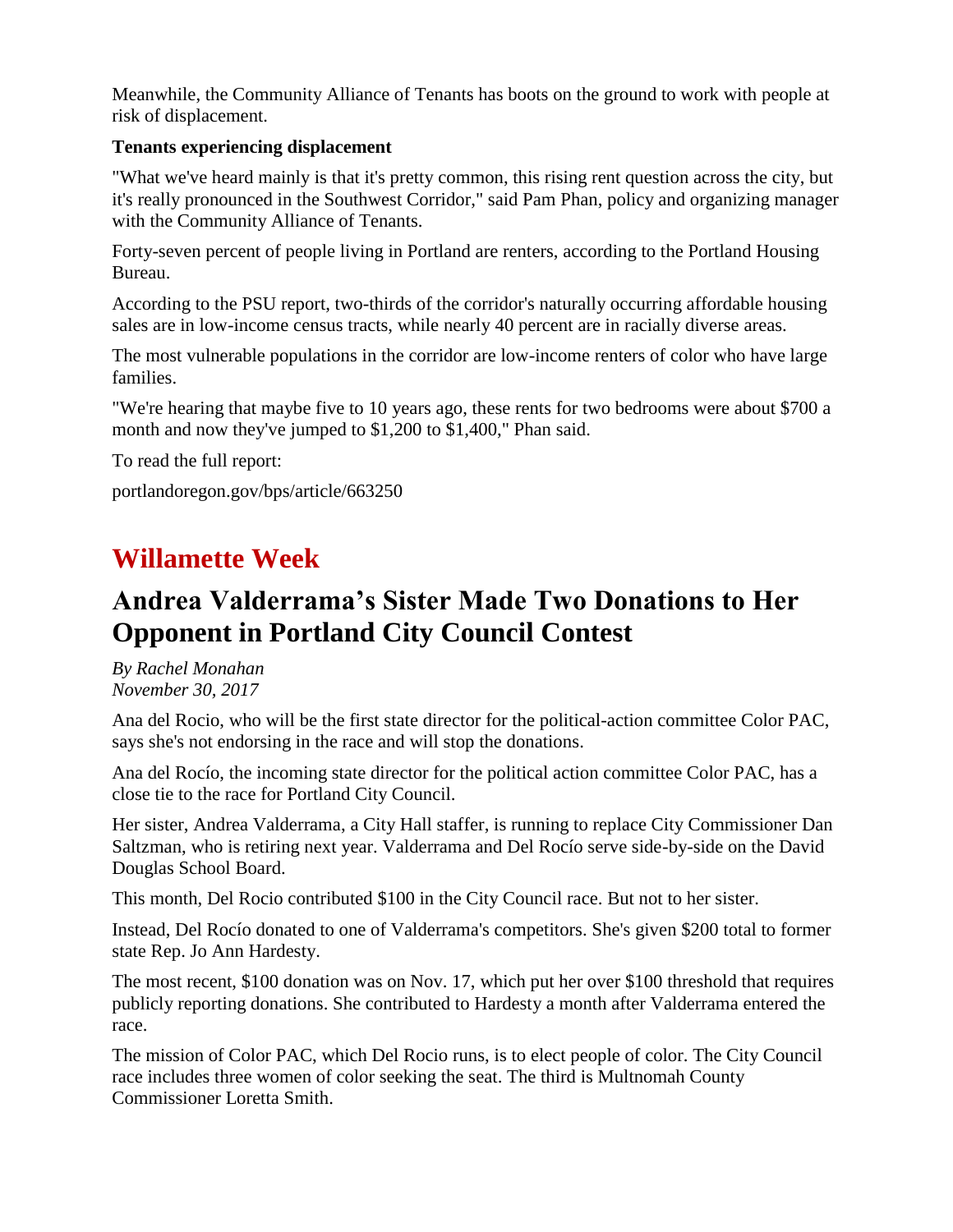Del Rocío says the second donation happened because she had signed up for automatic monthly donations to the campaign. She's now canceling them, she says, because her sister is in the race.

"I am not endorsing in this race — but I will continue to support women of color running for all levels of elected office," says del Rocío, saying her sister's candidacy is a conflict of interest that prevents her from endorsing.

Asked for comment, Valderrama affirmed her family bonds.

"I love my sister and I appreciate her support for a vigorous race for City Council," Valderrama says.

Clarification: This story has been updated to clarify that Del Rocio has not yet started at Color PAC. She starts in January.

## **The Portland Mercury**

## **Local Activist Joe Walsh Sues City, Mayor, and Cops for "Chemical Attack" at a Protest**

*By Doug Brown November 30, 2017*

An elderly activist filed a federal civil rights lawsuit this week alleging his First Amendment rights were violated after a Portland police officer "attacked" him with "chemical weapons" (likely pepper spray) during a protest this summer.

Joe Walsh—the fiery 75-year-old veteran who's a mainstay at local government meetings, where he often vociferates about the police and government officials while wearing message-clad shirts and lugging his tank of oxygen—filed the the lawsuit on Tuesday against the City of Portland, the Portland Police Bureau, and Mayor Ted Wheeler. He's claiming he was hit with the "chemical weapon" at the massive June 4 counter protest of the Patriot Prayer rally. The ACLU of Oregon recently filed a class action lawsuit against the city, Wheeler, and police officers for different policing tactics that day.

"On June 4, 2017 I attended a large protest located in Chapman Park, Lowsdale Park, and in front of City Hall," the complaint reads. "I am a 75 yr. old veteran who is on 24/7 oxygen and is in poor health. I was attacked without notice by the Portland police using unknown chemical weapons. I had to be removed from the park before permanent damage was done to me."

Walsh, who file the suit without an attorney, is "asking for a permanent injunction against the City of Portland in the use of chemical warfare against their citizens. Because of the severity of the action taken by the PPB I am asking for \$500,000 in total damages."

In 2015, Walsh, again acting without an attorney, filed suit against then-Mayor Charlie Hales after Hales tried to permanently ban him from attending city council meetings. Federal Judge Michael Simon ruled in his favor and against Hales.

"A permanent injunction will protect the First Amendment rights of Walsh and other similarlysituated individuals without unduly burdening defendants,'' Simon wrote. "A contrary holding might lead to officials shutting the government's doors to those whose viewpoints the government finds annoying, distasteful, or unpopular. Permanent or even lengthy exclusions for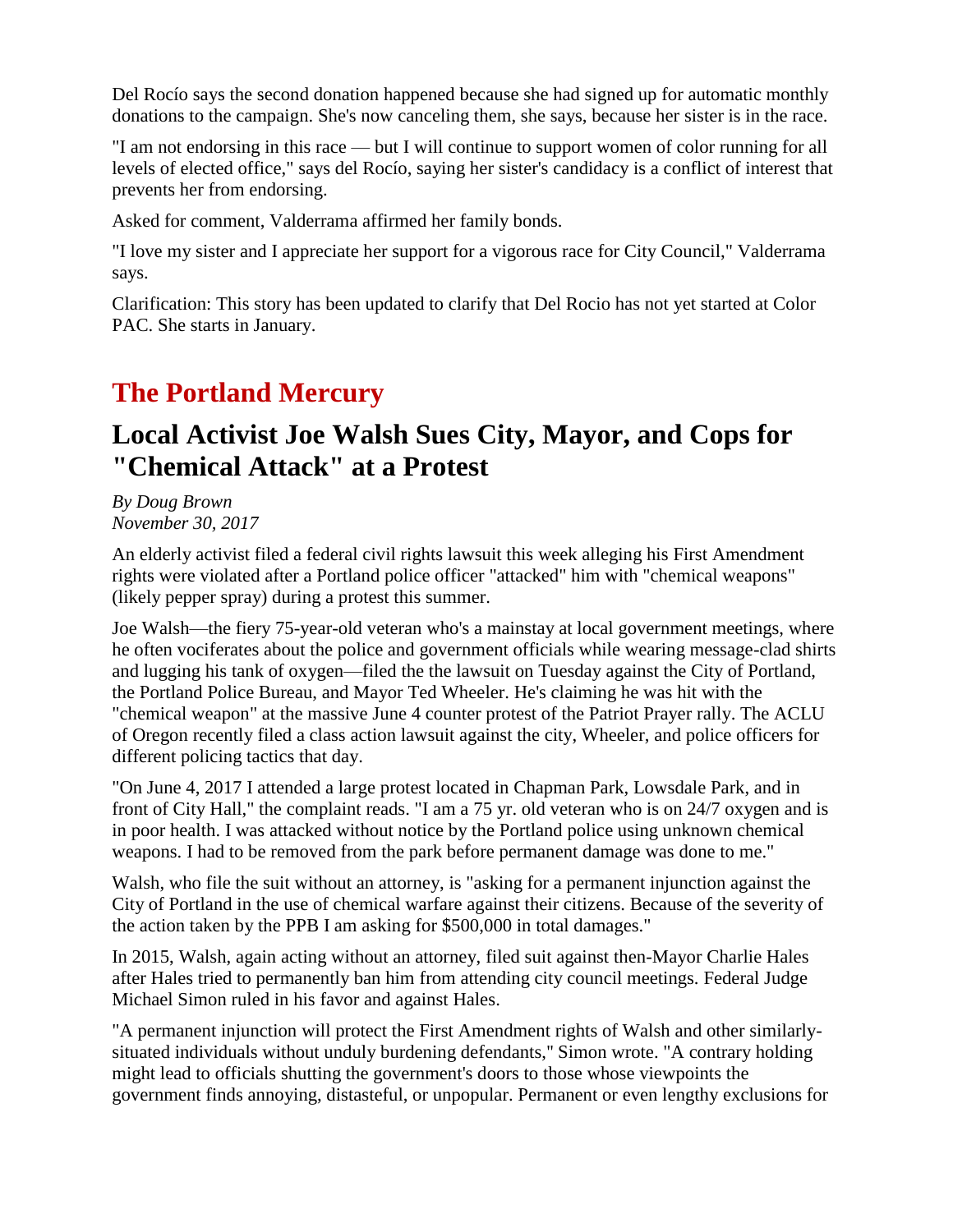past disruptive conduct could become a convenient guise for censoring criticisms directed toward the powerful."

## **Dan Saltzman Is Pushing Support for Tolling in Portland— But His Demands Have Slackened Since August**

*By Dirk VanderHart November 30, 2017*

What once looked like it might be a bold statement from Commissioner Dan Saltzman on tolling Portland interstates has softened to a whisper.

With activists, economists, and a variety of environmental and transportation groups forming up against a \$450 million plan to widen Interstate 5 in the Rose Quarter, Saltzman's office suggested in August he'd been swayed by the group's thinking.

Rather than pressing full speed ahead with the plan, which we detailed at length in a September story, the city's transportation commissioner was supposedly convinced state officials should try tolling I-5 (and I-205) before widening the freeway. Critics have argued that "congestion pricing"—where costs for using highways rise and fall with demand—is the most promising means of solving Portland's worsening traffic woes.

The city doesn't have much say in what the Oregon Department of Transportation does with the project, but the thinking as of early September was to put forward a "strongly worded" statement that Portland's city government would like to see congestion pricing go into effect before any widening occurred. According to draft language Saltzman's office sent us on August 31, the resolution would have called for "congestion/value pricing before the project breaks ground to ensure maxim congestion relief and overall environmental benefits."

City council is scheduled to take up the resolution [pdf] Saltzman wound up with this afternoon, and "strongly worded" probably isn't an accurate descriptor.

While signaling support for congestion pricing, stating traffic congestion had grown by 13.6 percent between 2013 and 2015, and arguing that such activity runs contrary to Portland's climate change goals, the resolution council appears likely to pass doesn't actually do much and certainly doesn't alter the trajectory of the I-5 Rose Quarter project in the least (or even mention the project by name).

So what does it do?

First and foremost the resolution orders the Portland Bureau of Transportation "to work with the Oregon Department of Transportation with all available capacity" in following the state legislature's direction on congestion pricing. As part of a \$5.3 billion transportation package passed earlier this year, ODOT is required to pursue federal permission to toll parts of I-5 and I-205 by the end of 2018. There's a newly convened committee trying to figure out what that might look like.

The bill that mandated that study is the same one that mulls payments of \$30 million a year from state coffers to pay for the I-5 project. Assisting with the effort amounts to assisting with the status quo.

The resolution also asks PBOT and the city's planning bureau to draw some of their own conclusions about what tolling could for should look like. The bureaus are directed to "propose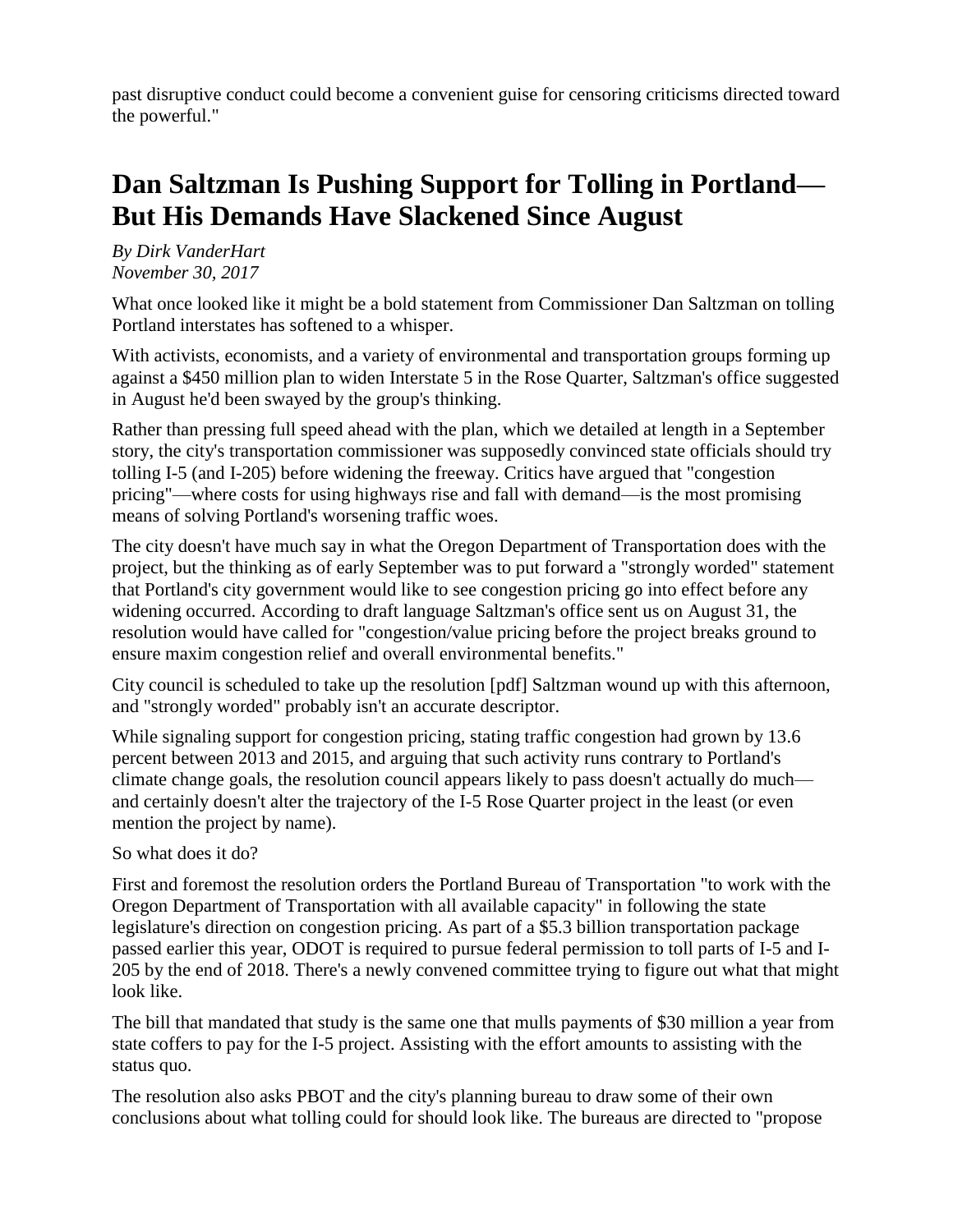comprehensive congestion pricing and demand management strategies," which could include parking demand management and other policies that go further than ODOT's mandate. They're also charged with assuring that any policy proposals are equitable, and in step with the city's goals for climate change and reducing road deaths.

#### And that's it!

Update, 1:59 pm: I was chatting with Gerik Kransky of the Street Trust in City Hall, and he thinks there's more in the resolution than I've described above. Kransky says the resolution could be seen as granting permission to city bureaus to explore a wide-range of strategies to curb demand. He specifically talks about a mention of traffic cordons, which he thinks could lead to exploration of congestion policies like those used in London.

#### Original post:

To be clear, Saltzman has signaled for months that he supports a full build out of the I-5 project, so it's hardly surprising he's elected to take a softer stance than initially expected. It's worth pointing out, too, that if council passes this today, the City of Portland would be putting down a marker of support for tolling. A program in Portland would be Oregon's first.

"It's basically to help support ODOT's efforts and give them the political backing and say, 'The largest city in the state wants you to do this,'" Matt Grumm, Saltzman's point person on transportation policy, told the Mercury last week. "We didn't want it to be a poison pill for any big state project. We'll definitely hear at the council meeting from people who don't like that."

He's right. The group No More Freeways Expansions in recent days has been rallying its followers to attend this afternoon's council session.

The group plans to push for an amendment to Saltzman's resolution that reads:

"The City of Portland does not support moving forward with planning, design or construction of the I-5 Rose Quarter project or any freeway expansion within city limits until after congestion pricing has been implemented and its effects evaluated."

No More Freeway Expansions isn't alone in its point of view. The Sightline Institute, a Seattle think tank, wrote this week in support of the groups' point of view.

Anyway. This afternoon's hearing begins at 2 pm. You can watch it here.

## **The Portland Business Journal**

### **Portland Design Commission Ready to Refill**

*By Kent Hohlfeld November 30, 2017*

The Portland Design Commission has a major and lasting impact on development. That has led the city to set up a process to ensure the group is balanced and effective.

"The folks we have now know their business," Design Commission Chairwoman Julie Livingston said. "We have some nice diversity."

More is on the way. The commission's former chairman, David Wark, finished his second and final term in October, and the city is now preparing to add a new design commissioner for the first time since last year. All of the existing six are in their first term.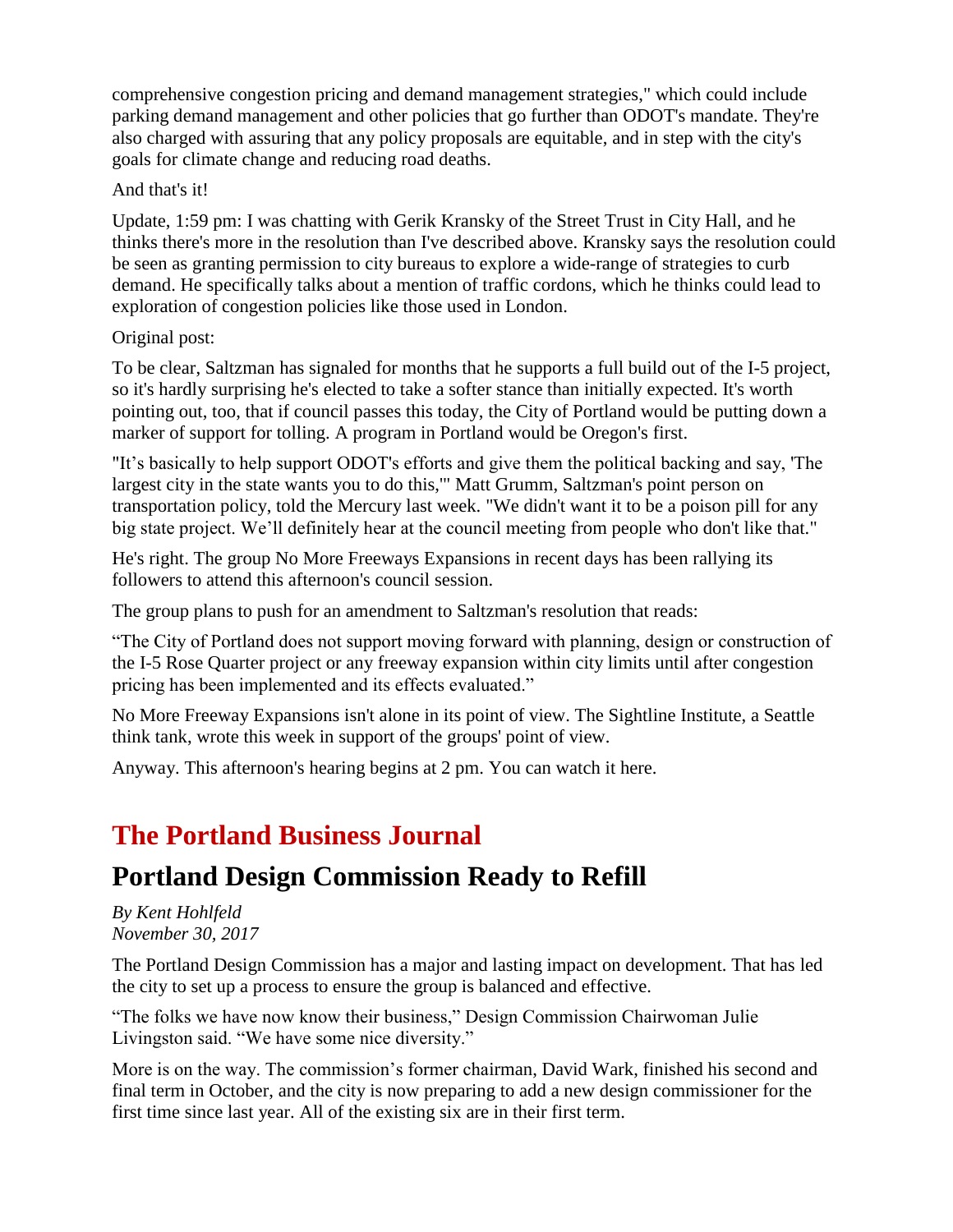The selection process involves applicants submitting letters of interest to the Bureau of Development Services (BDS). Candidates are vetted and interviewed to determine whether they would be suitable design commissioners.

Once BDS staffers identify the candidate they believe is most qualified, the bureau's director passes the name to the mayor. Following an official nomination, the candidate appears before the City Council for approval.

One complicating factor in replacing Wark is that his position also serves as a representative of the Regional Arts and Culture Commission (RACC), so it must approve any applicant. The person also must agree to serve on the public arts committee, which meets once per month.

"This appointment is different than the others," said Kara Fioravanti, supervising planner at BDS. "The appointment is nominated by RACC, (City) Commissioner (Nick) Fish and then approved by the mayor."

In addition to a RACC representative, the Design Commission includes one person representing the public at-large. The remaining five members must be experienced in design, engineering, financing, construction or building management, and land development. No more than two members may represent any one of these areas.

A successful applicant needs to know the basics of the city's complex design guidelines. He or she also needs to generally understand architecture and land development.

However, the person also can't have too many financial ties to projects that will come before the Design Commission.

"We do talk about this," Livingston said. "There are people who, based on the work they have done and who their clients are, would not be a good applicant for the commission. They would have to constantly recuse themselves because of their financial interests."

Currently, the commission has a mix of people with both architecture and development backgrounds. Livingston has worked as an architect for Bora Architects and her own firm. Now she is an owner's representative for affordable housing projects involving Home Forward.

"Right now I think everyone does have some real estate background as well as design," Livingston said. "Everybody has that kind of common grounding."

Usually, many candidates are ready to serve on the Design Commission, Fioravanti said.

"We get plenty of interest," she said. "I guess you could call it a waiting list. There aren't a lot of openings."

Plus, the requirements aren't so restrictive that they preclude many people from serving on the commission.

"Basically anyone who doesn't have (a) bracelet on their ankle is eligible," Livingston said.

Finding the right person can be a time-consuming process. It generally takes three to four months, according to Fioravanti.

"We allow about a month (for applicants) to submit interest forms," she said. "We have to get together a lot of paperwork, go through the applications and vet it internally. The most difficult (position to fill) is (this) one, where we are asking someone to volunteer on two boards."

Wark served for nearly 10 years – nearly two years of Mike McCulloch's remaining time – and the maximum two four-year terms. But not everyone stays so long. They are volunteers, with other commitments.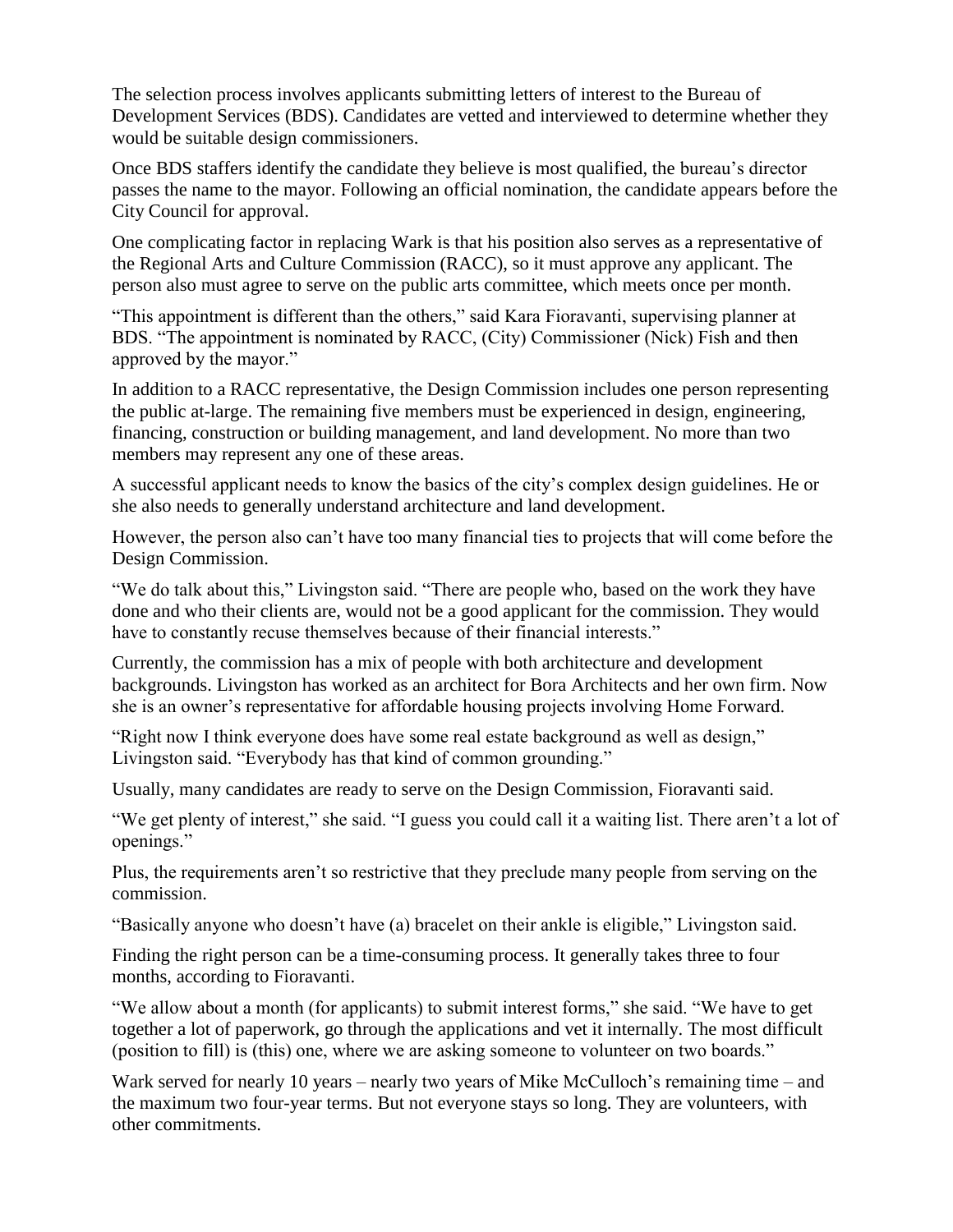"People have lives," Livingston said. "Some people serve two terms, others one. You have no control over when someone leaves."

# **OPB**

# **Portland City Council Supports Tolling to Ease Highway Traffic**

*By Amelia Templeton November 30, 2017*

Portland's city council has unanimously approved a resolution in support of tolling to ease traffic on Interstates 5 and 205.

At the crux of the debate is the stretch of I-5 that cuts through the city's Rose Quarter.

The Oregon Department of Transportation says it's often backed up for 12 hours a day.

The state Legislature has approved a \$400 million plan to add lanes and improve it, but also directed the Oregon Transportation Commission to develop a proposal for tolling on I-5 and I-205 in the Portland region.

Critics say widening the highway will just encourage more people to drive — a problem transportation planners call "induced demand."

Portland Commissioner Dan Saltzman, who runs the city transportation bureau, said he thinks the state should try tolling before it moves forward with the freeway expansions.

"Let me be clear: In my opinion, congestion pricing should happen in these corridors before any shovels break ground," he said.

Under congestion pricing, the cost of using a road or bridge rises depending on the time of day or amount of traffic. It's a strategy that a number of cities have adopted recently, including London, Stockholm, New York and Seattle.

The City Council's resolution also directed the city's transportation bureau to study whether congestion pricing strategies could improve other bottlenecks.

Saltzman and Mayor Ted Wheeler said they see congestion pricing as a key strategy to ease the city's growing pains while raising new revenue for badly needed investments in street maintenance and public transit.

A variety of transportation and environmental organizations testified in support of the resolution, including the Port of Portland, Portland Walks and the Oregon Environmental Council.

Opposition came from members of the group No More Freeway Expansion. They say the council needs to more forcefully oppose the state's proposal to widen the highways.

Economist Joe Cortright called congestion pricing the only way to reduce congestion in an urban setting.

"What this project amounts to, effectively then, is a half a billion dollars to the freeway gods or the world's most expensive piece of performance art," he said.

The Oregon Department of Transportation has said that the Rose Quarter Highway project will provide improvements that go beyond simply adding lanes to the freeway.